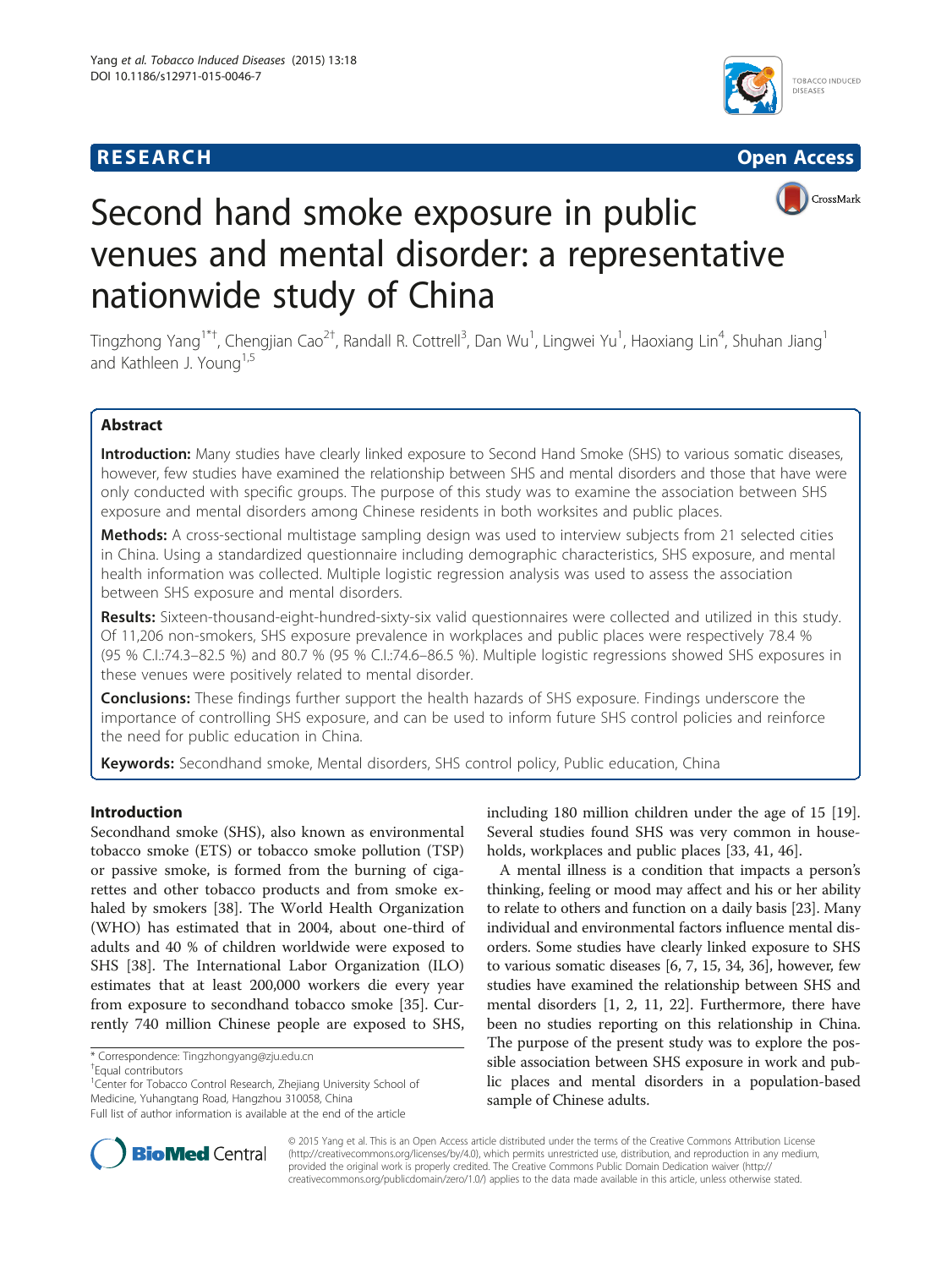#### **Methods**

## Study area and participants

This study employed a cross-sectional multistage sampling design. In Stage 1, 21 cities, with over 1.5 million in population, were purposefully selected from across China and differentiated by regional location: Nine were located in eastern China, five in central China, and the remaining seven in the west. About 68 % of Chinese provinces were covered by the 21 cities in this study. Most of the sample cities were provincial capitals, but we included a few non-provincial capital cities because of their size (over 1.5 million population) in order to achieve better regional representation. Stage 2 involved selection of residential districts within each city. Two residential districts were randomly selected in the main urban zone of each city. This study included urban residents, the main urban zones were those areas where most permanent residents live, excluding new building districts and sub-districts where many rural migrants reside. In Stage 3, four communities were randomly selected within each residential district. In Stage 4, a family household registration ("hukou") list was used to randomly sample households in each community. Individuals aged 15 years and older, who had lived in their home for at least a year, were identified within each household [\[5](#page-6-0), [40](#page-7-0)–[42, 46](#page-7-0)]. Finally, one eligible participant was randomly selected from each family, with eligibility being determined by birthdate closest to the contact date [[46](#page-7-0)].

## Data collection

Smoking, SHS exposure in Public Venues, mental status, and other variables were assessed through a selfadministered questionnaire. The questionnaire was personally delivered to each participant by a trained field staff member who also answered questions, collected the completed questionnaires and reviewed them to make sure they were complete. This is the conventional data collection procedure for population-based tobacco control surveys such as the GATS tobacco control survey [[5,](#page-6-0) [40\]](#page-7-0). The appropriateness of this data collection process is reinforced by evidence that self-report bias in smoking research is minimal [[14, 29, 37](#page-6-0)]. Since smoking represents normative behavior for adults in China, any social expectation of accurate reporting about smoking and related information is plausible but a minor concern [[42\]](#page-7-0). Field staff members were fourth-year medical students from local medical colleges, who had received a 1-day training on study protocol and interviewing procedures. The questionnaire was administered privately in participants' homes or in a designated quiet place, such as a backyard or community park. Survey were conducted on Saturdays, Sundays, weekday evenings or other times when participants were available. After receiving oral instructions by staff about the survey and questionnaire, the questionnaire was given to each participant to complete. Completion took approximately 30 min. Participants could ask staff if they were confused about any items on the questionnaire. For participants with low educational levels or physical limitations, a survey staff member read the entire questionnaire. Each participant was given an opportunity to clarify confusing questions and adequate time to complete the questionnaire. Participants were requested to resolve any omissions, as appropriate, and were given a token of appreciation (toothbrush and toothpaste, or other small gifts valued at approximately US\$ 1.00) for their time.

The same research protocol was utilized across all 21 cities to assure homogeneity of interview and data collection. The survey protocol including the use of small gifts and the questionnaire was approved by the Ethics Committee at the Medical Center, Zhejiang University, and verbal consent was obtained from all participants or their guardian prior to the commencement of the study. Our methods have been extensively employed in smoking research in China, and they possess acceptable validity [[5,](#page-6-0) [46](#page-7-0)].

#### Measures

A current smoker was defined as someone who smoked cigarettes at the time of the interview. Smokers were excluded from the study. Only non-smokers participated in this study.

Sociodemographic information was collected on the variables of: age, gender, ethnicity, educational level, occupation, person income, and regional location. Person income was estimated as the average income per person in a household during the prior year.

For the purpose of this study SHS exposure included exposure in public venues such as workplaces and public places [\[23](#page-6-0), [46\]](#page-7-0). With regard to workplaces respondents were asked how often they were exposed to SHS in all indoor work areas. Possible responses included: never, rarely, sometimes, often, and always. For retired or unemployed respondents, "workplace" referred to the places where they spent much of their time such as part-time employment sites, and places where they may participate in leisure activities in their community or elsewhere. For students, "workplace" covered such places as classrooms and libraries [\[46](#page-7-0)]. Concerning SHS exposure in public places, participants were asked two questions: (1) "Have you been in restaurants, hospitals, shops, buses, and other public places in the past 6 months?" (yes/no), and (2) If "yes", they were asked how often they were exposed to SHS in these facilities. Response options were never, rarely, sometimes, often, and always [[5](#page-6-0), [43](#page-7-0), [46](#page-7-0)].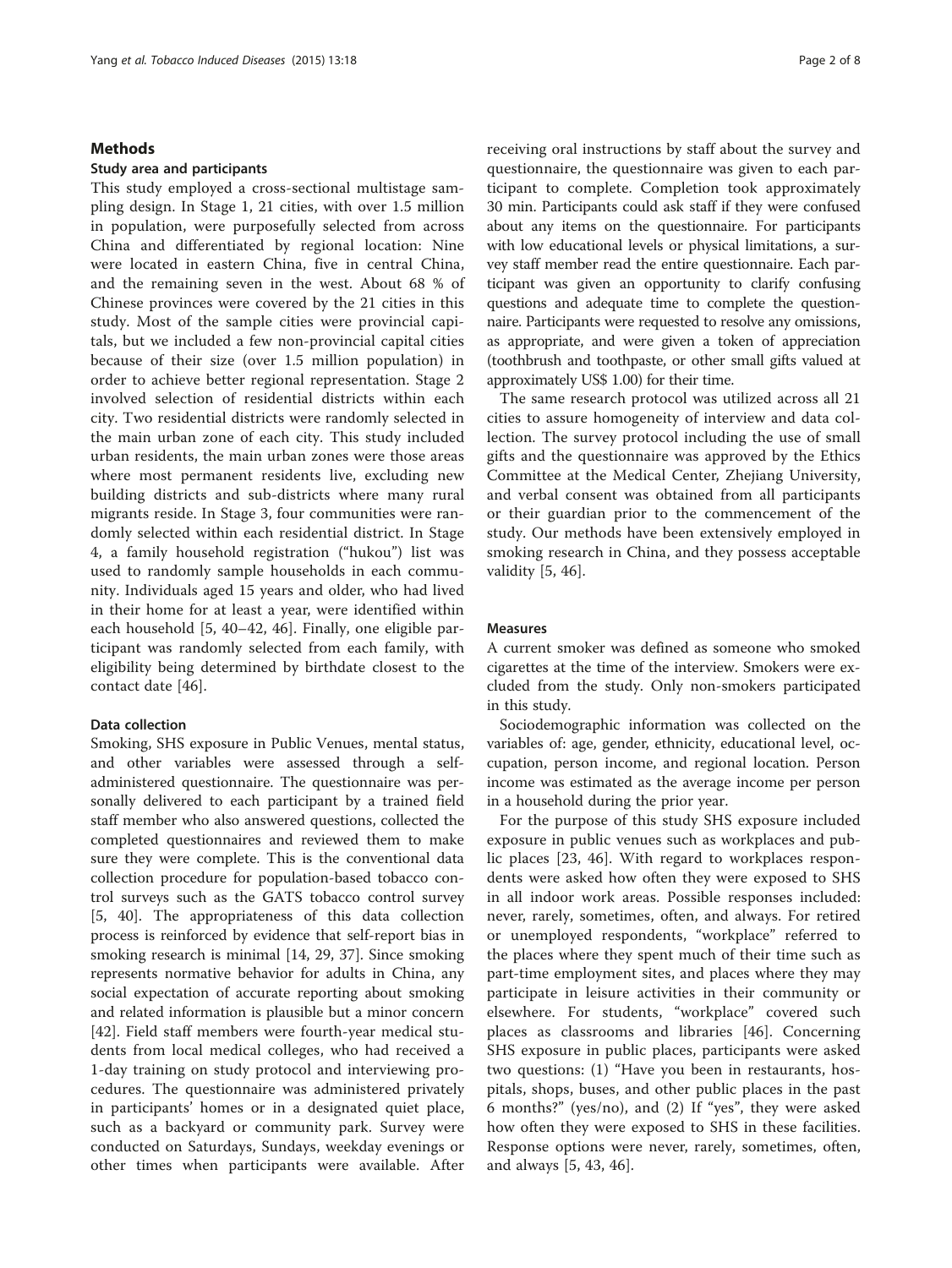<span id="page-2-0"></span>Mental health status was measured by the Chinese Health Questionnaire (CHQ), which was derived from the General Health Questionnaire (GHQ), and has been used to screen for mental disorders in community settings [\[8](#page-6-0), [45\]](#page-7-0). This questionnaire has been widely used to assess mental disorders in China and has been shown to be an appropriate indicator of mental health status [[12, 18](#page-6-0), [27,](#page-6-0) [45](#page-7-0)]. The CHQ is a self-administered, 12-item instrument designed for detecting mental disorders in the community and among primary health care patients. It has acceptable reliability and validity and is commonly utilized for research purposes in community and primary care settings in China [[12, 18](#page-6-0), [27](#page-6-0)]. It has a four-point scale for responses: "not at all" and "same as usual" both = 0 and "rather more than usual" and "much more than usual"  $= 1$ . The total score, obtained by summing up the scores for the individual items can range from 0 to 12, and measures the severity of mental disorders. A cut-off score of 3 or more on the CHQ was classified as a higher score, which signified mental disorders [[1,](#page-6-0) [45\]](#page-7-0).

#### Analysis

All data were entered into a database using Microsoft Excel. The dataset was then imported into SAS (9.3 version) for the statistical analyses using the SAS 9.3 survey procedure [[32\]](#page-6-0). Descriptive statistics were calculated for SHS exposure status. Both unadjusted and adjusted logistic regression methods were considered in the analyses. The unadjusted method used only the key factors of interest as independent variables in the analyses, while the adjusted method added all of the possible confounders listed in Tables 1 and [2](#page-3-0) as covariates in the logistic models. For this analysis, we operationalized our dependent variable, mental disorder, as a binary response  $(no = 1, yes = 0)$ . The independent variables in this analysis were those emerging as statistically significant in the unadjusted method. All categorical, they are listed in Table [2.](#page-3-0) The first category in each variable served as the referent in the multiple logistic regression analysis. Backward stepwise regression is a preferred method for exploratory analyses, where analysis begins with a full or saturated model and variables are eliminated from the model in an iterative process. P-values less than or equal to 0.05 indicated statistically significant differences.

All analysis were weighted [\[3](#page-6-0), [10\]](#page-6-0). Weights included (1) sampling weights as the inverse of the probability of selection, which were calculated at regional, city, district, and community levels, and they were multiplied together for each level. We did not consider households in our weighting, since family size was rather uniform given population policy and family planning (approximately 3 people per household); thus, the probability of participant selection was essentially the same across

|             |  | <b>Table 1</b> Demographic characteristics of the urban sample |  |  |
|-------------|--|----------------------------------------------------------------|--|--|
| China, 2011 |  |                                                                |  |  |

| Group                     | Number | % of sample |
|---------------------------|--------|-------------|
| Age (years)               |        |             |
| $<$ 25                    | 2110   | 15.0        |
| $25 - 34$                 | 3061   | 20.8        |
| $35 - 44$                 | 2537   | 19.4        |
| $45 - 54$                 | 1620   | 20.3        |
| $55+$                     | 1878   | 25.5        |
| Gender                    |        |             |
| Male                      | 3747   | 28.6        |
| Female                    | 7459   | 78.8        |
| Ethnicity                 |        |             |
| Han                       | 9776   | 89.7        |
| Other                     | 1430   | 10.3        |
| Education                 |        |             |
| Elementary school or less | 634    | 5.3         |
| Junior high school        | 2390   | 18.3        |
| High school               | 4089   | 37.4        |
| Junior college or more    | 4093   | 39.0        |
| Occupation                |        |             |
| Managers and clerks       | 576    | 4.2         |
| Professionals             | 580    | 4.1         |
| Commerce and service      | 1254   | 10.0        |
| Operations                | 2811   | 22.5        |
| Students                  | 1841   | 24.7        |
| Retired                   | 1319   | 8.5         |
| Other                     | 2825   | 25.9        |
| Income/person/year (Yuan) |        |             |
| < 10,000                  | 1416   | 12.9        |
| 10,000-19,999             | 3130   | 24.8        |
| 20,000-29,999             | 3103   | 26.1        |
| 30,000-39,999             | 1413   | 14.6        |
| 40,000-49,999             | 990    | 10.2        |
| $50,000+$                 | 1154   | 11.5        |
| Region location           |        |             |
| East                      | 4556   | 51.6        |
| Middle                    | 1664   | 9.9         |
| West                      | 4986   | 38.6        |

households. (2) The non-participation weight covered household and individual aspects. Household-level non-participation weights were calculated at the city level. Individual-level non-participation weights were based on a combination of city, age, and sex, and the corresponding weight was the inverse of the participation rate. The overall non-participation weight was the product of the household and individual weights (3)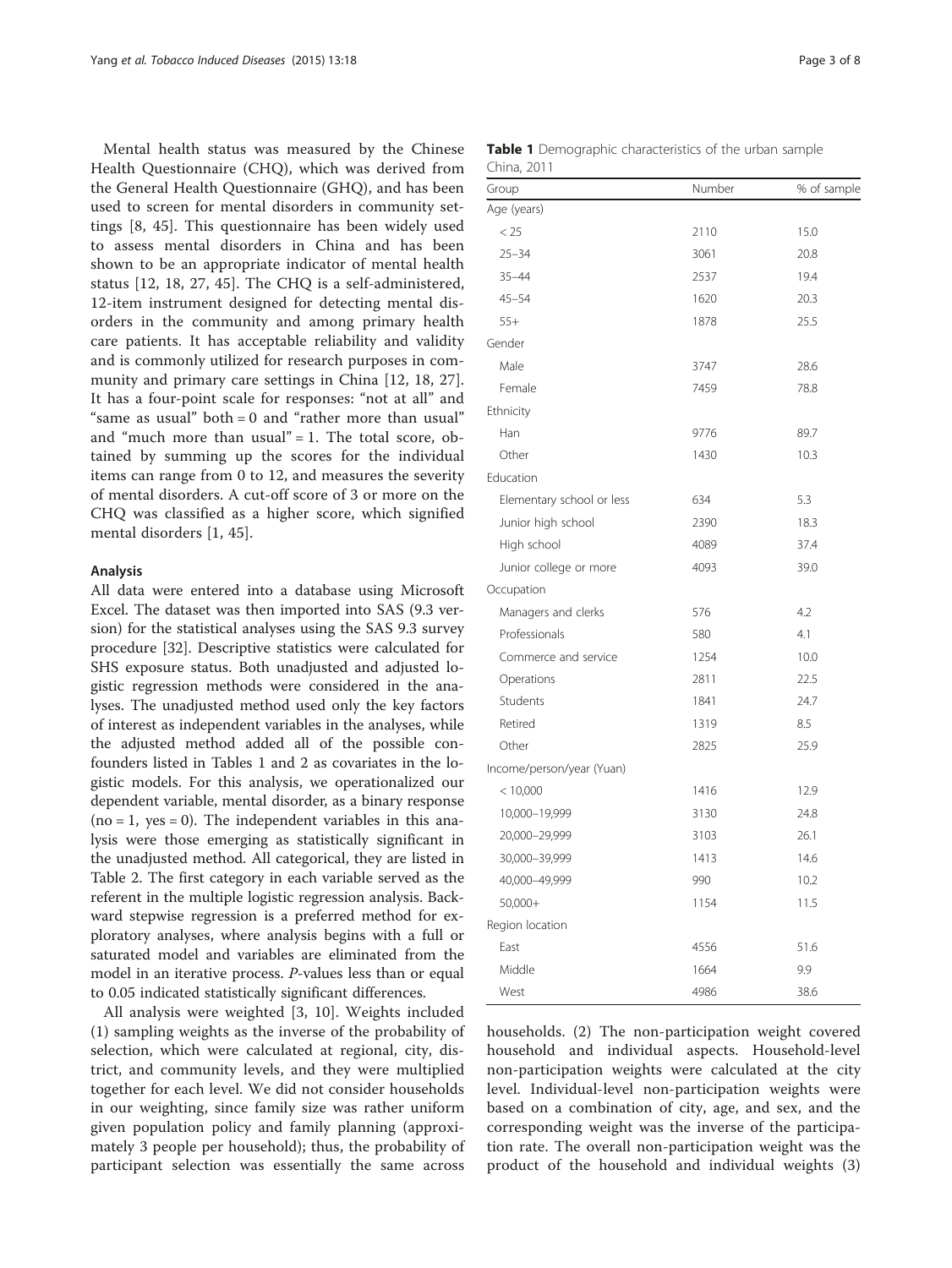<span id="page-3-0"></span>Table 2 Mental disorder prevalence among urban residents in China, 2011

| Group                         | Number | Mental disorder<br>prevalence (%) | Unadjusted OR           |
|-------------------------------|--------|-----------------------------------|-------------------------|
| Age (years)                   |        |                                   |                         |
| < 25                          | 2110   | 22.7                              | 1.00                    |
| $25 - 34$                     | 3061   | 23.2                              | 1.03 (0.88,1.21)        |
| $35 - 44$                     | 2537   | 19.3                              | $0.82$ $(0.64, 1.04)$   |
| $45 - 54$                     | 1620   | 21.0                              | 0.91(0.73, 1.12)        |
| $55+$                         | 1878   | 20.3                              | 0.87(0.61, 1.26)        |
| Gender                        |        |                                   |                         |
| Male                          | 3747   | 14.1                              | 1.00                    |
| Female                        | 7459   | 24.1                              | 1.93 (1.07,3.46)**      |
| Ethnicity                     |        |                                   |                         |
| Han                           | 9776   | 17.9                              | 1.00                    |
| Other                         | 1430   | 50.6                              | 4.67 (2.12,9.44)        |
| Education                     |        |                                   |                         |
| Elementary school<br>or less  | 634    | 23.2                              | 1.00                    |
| Junior high school            | 2390   | 13.7                              | $0.52$ (0.30,0.92)**    |
| High school                   | 4089   | 7.9                               | $0.28$ (0.13,0.64)***   |
| Junior college<br>or more     | 4093   | 37.2                              | 1.96 (1.15.3.33)***     |
| Occupation                    |        |                                   |                         |
| Managers and clerks           | 576    | 21.7                              | 1.00                    |
| Professionals                 | 580    | 19.6                              | 0.88(0.30, 0.92)        |
| Commerce and service          | 1254   | 19.3                              | $0.87$ $(0.55, 1.37)$   |
| Operations                    | 2811   | 10.3                              | $0.42$ (0.23,0.76)***   |
| Students                      | 1841   | 4.5                               | $0.17$ (0.05,0.55)***   |
| Retired                       | 1319   | 42.6                              | 2.69 (2.69,5.19)***     |
| Other                         | 2825   | 40.5                              | 2.16 (1.26,4.82)***     |
| Income/person/year (Yuan)     |        |                                   |                         |
| < 10,000                      | 1416   | 23.3                              | 1.00                    |
| 10,000-19,999                 | 3130   | 12.1                              | $0.45$ (0.26,0.80)***   |
| 20,000-29,999                 | 3103   | 8.6                               | $0.31$ (0.14,0.69)***   |
| 30,000-39,999                 | 1413   | 14.1                              | 0.54 (0.18,1.56)        |
| 40,000-49,999                 | 990    | 39.4                              | 2.16 (0.97,4.82)*       |
| $50,000+$                     | 1154   | 60.3                              | 5.01 (0.41,17.76)**     |
| Region location               |        |                                   |                         |
| East                          | 4556   | 19.6                              | 1.00                    |
| Middle                        | 1664   | 21.8                              | 1.14(0.74, 1.77)        |
| West                          | 4986   | 23.2                              | 1.23 (0.81,1.88)        |
| SHS exposure in<br>work place |        |                                   |                         |
| Never                         | 530    | 18.1                              | 1.00                    |
| Rarely                        | 1869   | 11.1                              | 0.56(0.26, 1.21)        |
| Sometime                      | 5357   | 11.4                              | $0.58$ $(0.31, 1.09)^*$ |

Table 2 Mental disorder prevalence among urban residents in China, 2011 (Continued)

| Often                           | 2230 | 30.1 | 1.95 (0.98,3.87)*        |
|---------------------------------|------|------|--------------------------|
| Always                          | 1220 | 71.3 | 11.25 (3.90,32.45)***    |
| SHS exposure in<br>public place |      |      |                          |
| Never                           | 365  | 19.5 | 1.00                     |
| Rarely                          | 1729 | 14.9 | $0.72$ $(0.40, 1.31)$    |
| Sometime                        | 5629 | 9.0  | $0.41$ $(0.21, 0.81)$ ** |
| Often                           | 1730 | 39.2 | 2.66 (1.29,5.48)***      |
| Always                          | 554  | 61.6 | $6.61$ (2.40,18.20)***   |

 $*P < 0.01$ ,  $*P < 0.05$ ,  $*+P < 0.005$ 

post-stratification weights reflected a combination of sex (male, female) and age (<25 year, 25–34, 35–44, 45–54, and 55+) based on estimated distributions of these characteristics from a national survey [\[24](#page-6-0)]. The final overall weights were computed as the product of the above three weights.

#### Results

A total of 18,875 individuals were identified as potential subjects for this study, among whom, 17,124 were effectively contacted and agreed to participate in the survey. Of the 17,124 surveys collected, 16,866 (98.49 %) were complete and valid questionnaires utilized in this study. Of the respondents  $(n = 16,866)$ , 11,206 were nonsmokers and were thus included in this study. Of 11,206 participants, 79 % of them were female. Sixty-one percent had high school or less education, more participants were engaged in occupations of operations, students, and commerce and service (Table [1](#page-2-0)).

The mental disorder prevalence varied across age, education, occupation, income, and SHS exposure prevalence in workplaces and public places (Table 2).

Table [3](#page-4-0) showed that the mental disorder prevalence was higher in females than males, in elementary school or less than junior high school and high school, and in <10,000 income as compared to those in the 10,000–40,000 group.

Those persons reporting SHS exposure prevalence in workplaces and public places were respectively 78.4 % (95 % C.I.:74.3–82.5 %) and 80.7 % (95 % C.I.:74.6– 86.5 %). The unadjusted and adjusted logistic regressions analysis showed that SHS exposures in these venues were positively related with mental disorders (Tables 2 and [3\)](#page-4-0).

## **Discussion**

The purpose of this study was to examine the association between SHS exposure and mental disorders among Chinese residents in both worksites and public places. Results found Secondhand smoke exposure was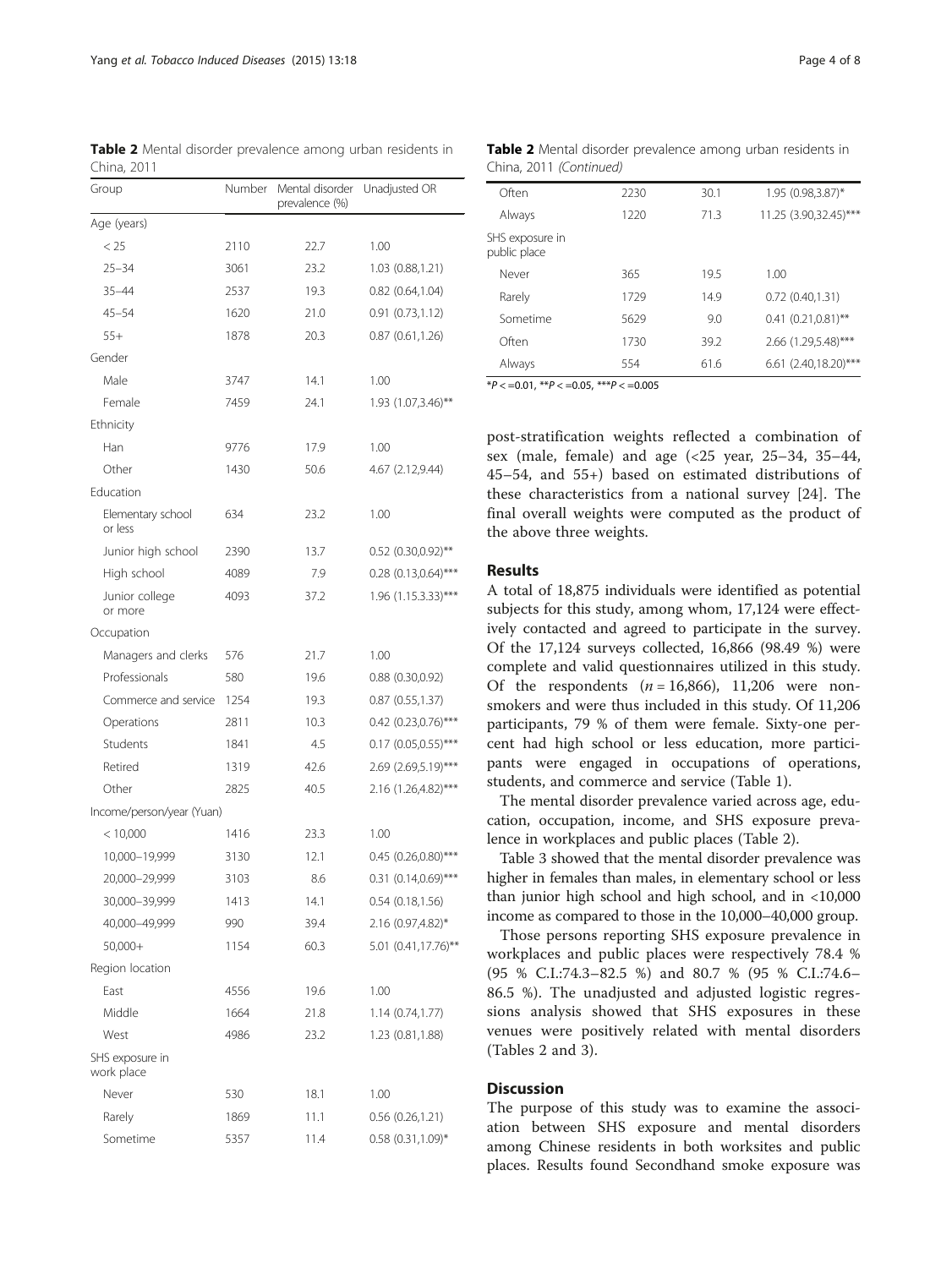| Group                        | Number | Mental disorder<br>prevalence (%) | Adjusted OR           |  |
|------------------------------|--------|-----------------------------------|-----------------------|--|
| Gender                       |        |                                   |                       |  |
| Male                         | 3747   | 14.1                              | 1.00                  |  |
| Female                       | 7459   | 24.1                              | 1.50 (1.04,2.15)**    |  |
| Education                    |        |                                   |                       |  |
| Elementary school or<br>less | 634    | 23.2                              | 1.00                  |  |
| Junior high school           | 2390   | 13.7                              | 0.64 (0.46,0.88***    |  |
| High school                  | 4089   | 7.9                               | $0.42$ (0.24,0.73)*** |  |
| Junior college or more       | 4093   | 37.2                              | 1.12 (0.72,1.76)      |  |
| Income/person/year (Yuan)    |        |                                   |                       |  |
| < 10,000                     | 1416   | 23.3                              | 1.00                  |  |
| 10,000-19,999                | 3130   | 12.1                              | 0.49 (0.33,0.73)***   |  |
| 20,000-29,999                | 3103   | 8.6                               | $0.33$ (0.18,0.59)*** |  |
| 30,000-39,999                | 1413   | 14.1                              | $0.39(0.17,0.91)$ **  |  |
| 40,000-49,999                | 990    | 39.4                              | 1.18 (0.57,2.52)      |  |
| $50,000+$                    | 1154   | 60.3                              | 1.30 (0.58,2.95)      |  |
| SHS exposure in work place   |        |                                   |                       |  |
| Never                        | 530    | 18.1                              | 1.00                  |  |
| Rarely                       | 1869   | 11.1                              | 0.70(0.48, 1.02)      |  |
| Sometime                     | 5357   | 11.4                              | $0.83$ $(0.58, 1.19)$ |  |
| Often                        | 2230   | 30.1                              | 0.98(0.64, 1.50)      |  |
| Always                       | 1220   | 71.3                              | 2.24 (1.23,4.08)***   |  |
| SHS exposure in public place |        |                                   |                       |  |
| Never                        | 365    | 19.5                              | 1.00                  |  |
| Rarely                       | 1729   | 14.9                              | 0.94(0.60, 1.45)      |  |
| Sometime                     | 5629   | 9.0                               | 0.56 (0.30,1.03)      |  |
| Often                        | 1730   | 39.2                              | $1.74(0.91 - 3.35)$   |  |
| Always                       | 554    | 61.6                              | 2.14 (1.19-3.87)**    |  |

<span id="page-4-0"></span>Table 3 Multiple logistic regression analysis of SHS exposure on mental disorder in China, 2011

 $*P < 0.01$ ,  $*P < 0.05$ ,  $***P < 0.005$ 

positively associated with mental disorders among nonsmokers. Our results are consistent with data from previous studies and suggest that exposure to SHS may precipitate the onset of or exacerbate mental disorder symptoms [[1, 2, 11](#page-6-0), [22](#page-6-0)].

#### SHS–mental health association

The mechanism by which SHS exposure may precipitate poor mental health is unclear. Several possible explanations may account for this association. SHS exposure may be a proxy to stressful living and working environments, and stress has been associated with mental disorders [\[10](#page-6-0), [13](#page-6-0)]. Indeed, the Chinese culture is strongly influenced by Confucianism which emphasizes the notions of "ren"," yi", and "li". People do not directly express their feelings when dealing with troubles, most will refrain from saying no in order not to lose "face" when confronted with the intrusion of SHS. Instead, they always endure to the extent of harming mental health. Those exposed to SHS may feel frustrated that they cannot express their feelings or do anything to change the unpleasant environment.

There are many types of events or situations that generate stress, including SHS exposure. The outcome resulting from such stress include poor mental health and well being, to mental illness and mental disorders [\[26\]](#page-6-0). Animal data have indicated that tobacco can induce negative moods [\[21\]](#page-6-0), suggesting that tobacco exposure may be a direct cause of psychiatric illness. Further, other biological mechanisms might include low-grade inflammation, which is elevated with SHS exposure and associated with mood disorders such as depression [[28](#page-6-0)]. Petty et al. found that Chronic exposure to cigarette smoke may lead to lower levels of dopamine and r-aminobutyric acid (GABA), which are associated with mood disorders [[25](#page-6-0)]. Another possible explanation is that SHS exposure is associated with chronic diseases [\[6](#page-6-0), [7, 15, 34](#page-6-0), [36](#page-6-0)], and chronic diseases may be associated with mental disorders. Taken together, evidence indicates a possible causal role of SHS exposure in mental health. The current study, however, utilized a cross-sectional design; therefore, cause and effect cannot be established. Since passive smoking is not an active behavior, it is unlikely that an effect in the opposite direction, (i.e., poor mental health leading to passive smoking) could logically take place. Furthermore, this study included a large, representative, general population–based sample, and findings met several criteria for the inference of causality, including strength of some of the associations, consistency of the association, and the plausibility of the effect, which indicate a high possibility of causal inferences.

#### Frequency of SHS Exposure

This study also confirmed SHS exposures in Chinese public venues were very common, with exposure prevalence in workplaces and public places respectively 78.4 and 80.7 %. A prior study also reported that exposure to tobacco smoke in public places was common, in most restaurants and 70 % of schools, hospitals, government buildings, and train stations [\[33](#page-6-0)]. Another study suggested SHS exposure prevalence was 63.3 % in work places [[41](#page-7-0)]. SHS pollution is a severe public health problem in China.

## China smoking free policy

According to the World Health Organization [\[39](#page-7-0)] smoke free policies are the most effective way to reduce exposure to tobacco smoke in public venues. In order to combat the global spread of tobacco use and secondhand tobacco smoke exposure, the WHO established the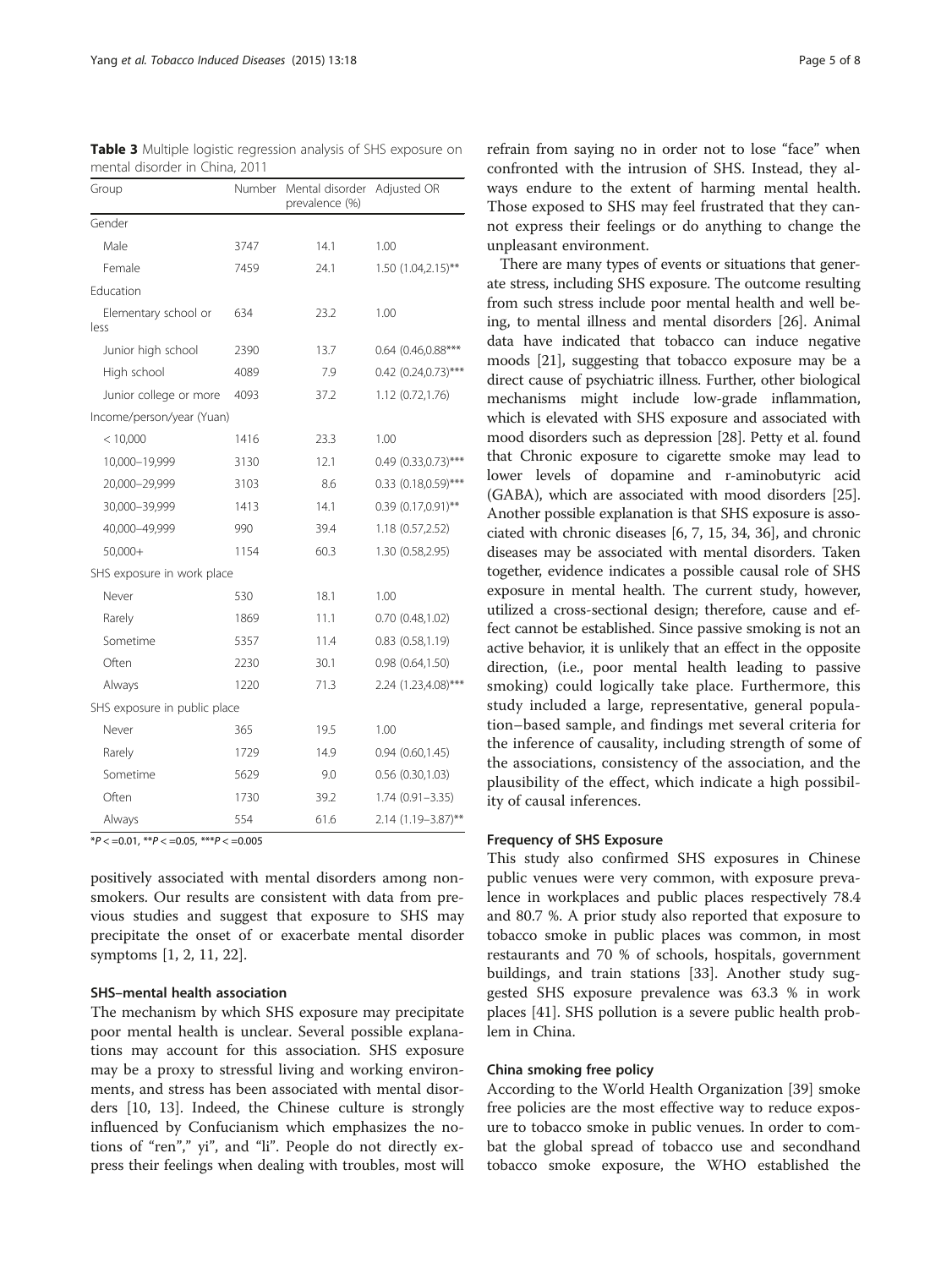Framework Convention on Tobacco Control (FCTC) in 1999. In ratifying the FCTC, the Chinese government agreed that all workplaces and public places should be smoke free by 2011. To meet this objective, efforts were made to expand the number of smoke free places throughout the country. Although China lacks a comprehensive smoke free law, several national laws and policies regulate smoking in public places. On May 1, 2011, the Chinese Ministry of Health released "Guidelines on the Regulatory Measures of the Sanitary Administration in Public Places," an action which indeed strengthened control measures on secondhand smoke in public places [[17, 20](#page-6-0)]. Nearly half of the Chinese midsize and large cities had instituted smoke free regulations in public places by the end of 2010 [[17\]](#page-6-0). Despite these control measures and regulations SHS exposure in China were still high. This may be due to (1) some policies or regulations did not meet the requirements of the Framework Convention on Tobacco Control, which covered all public places and all indoor spaces, (2) the regulation implementation and enforcement was weak, (3) there has been a lack of public education concerning the harmful effects of SHS [[17](#page-6-0), [20,](#page-6-0) [43](#page-7-0)]. Efforts to restrict smoking in public places in China should strongly promote the new policies and regulations and strengthen the implementation and enforcement process, while simultaneously raising public awareness of the perils of secondhand smoke.

#### Tobacco program implications

The findings presented in here provide new evidence on the harmful effects of SHS exposure on mental health among this representative sample of Chinese residents. Studies have shown that banning smoking in workplaces and other public settings leads to immediate reductions in mental specific symptoms [\[9](#page-6-0), [16](#page-6-0), [31\]](#page-6-0). Both SHS exposure and poor mental health are major public health problems. Smokefree policies are the most effective way to reduce exposure to tobacco smoke in public venues, and also have a positive influence on smoking in households [\[44\]](#page-7-0). Public education campaigns need to promote greater awareness of the negative consequences associated with SHS exposure and reinforce the importance of laws that restrict smoking. These campaigns should be required by the government and be implemented in public schools, universities, hospitals, worksites, and community agencies. In addition multimedia campaigns involving television, radio, billboards, newsprint, and transit messaging should be initiated to augment the site specific interventions.

#### Study limitations

Several limitations to our study must be considered when interpreting the results. As mentioned above the

cross-sectional study design is an important limitation of our study, therefore, a causal link between SHS exposure and mental disorders cannot be established with this work. As mentioned, however, a relationship between SHS and mental disorders does exist and since it is unlikely that mental disorders lead to SHS exposure, the likelihood that SHS exposure leads to mental disorders is increased. SHS exposure as measured in this study is subjective and self-reported; therefore, it is possible that the amount of SHS exposure could be over or under reported. For example, those who have a strong aversion to SHS or are very concerned and aware of their health may overestimate exposure to SHS; whereas, some people may underestimate exposure to SHS due to lack of concern or misinformation about the health impact of SHS. However, self-reported data are the conventional data collection procedure for population-based tobacco control surveys, including the GATS tobacco control survey [\[5,](#page-6-0) [40\]](#page-7-0). Many studies have noted that self-report bias in smoking research is minimal [[14, 29, 37\]](#page-6-0). A more precise and objective gauge of SHS exposure is PM2.5 measurement, but this method is not practical in population surveys. Recall bias could also be a concern, but considering the timeframe used in this study is the recent past recall bias should be limited [\[7](#page-6-0)].

In this study participants were only asked to report on SHS exposure in workplaces and public places, and did not include SHS exposure in other settings. It is possible that smoking restrictions in various venues may be related to SHS exposure [[4, 30](#page-6-0), [47\]](#page-7-0). It is also possible that exposure to SHS in other venues are in someway related to SHS in workplaces and public places and may be a confounding factor in assessing the relationship between SHS exposure in workplaces and public places and mental disorders. However, it matters little whether SHS exposure in workplaces and public places or SHS exposure in other venues are associated with mental disorders, from a public health perspective, they have the same significance. Finally, one other limitation may be some potential confounders that were not controlled for in this study, such as, subjects' disease history.

## Conclusion

Based on the results of this study exposure to SHS is common among the study participants and there is a significant relationship between SHS and mental disorders. This study provides new evidence on the mental health hazards of SHS exposure in public venues and worksites among Chinese urban residents. These findings underscore the importance of controlling SHS exposure, and can be used to inform future SHS control policies and reinforce the need for public education in China.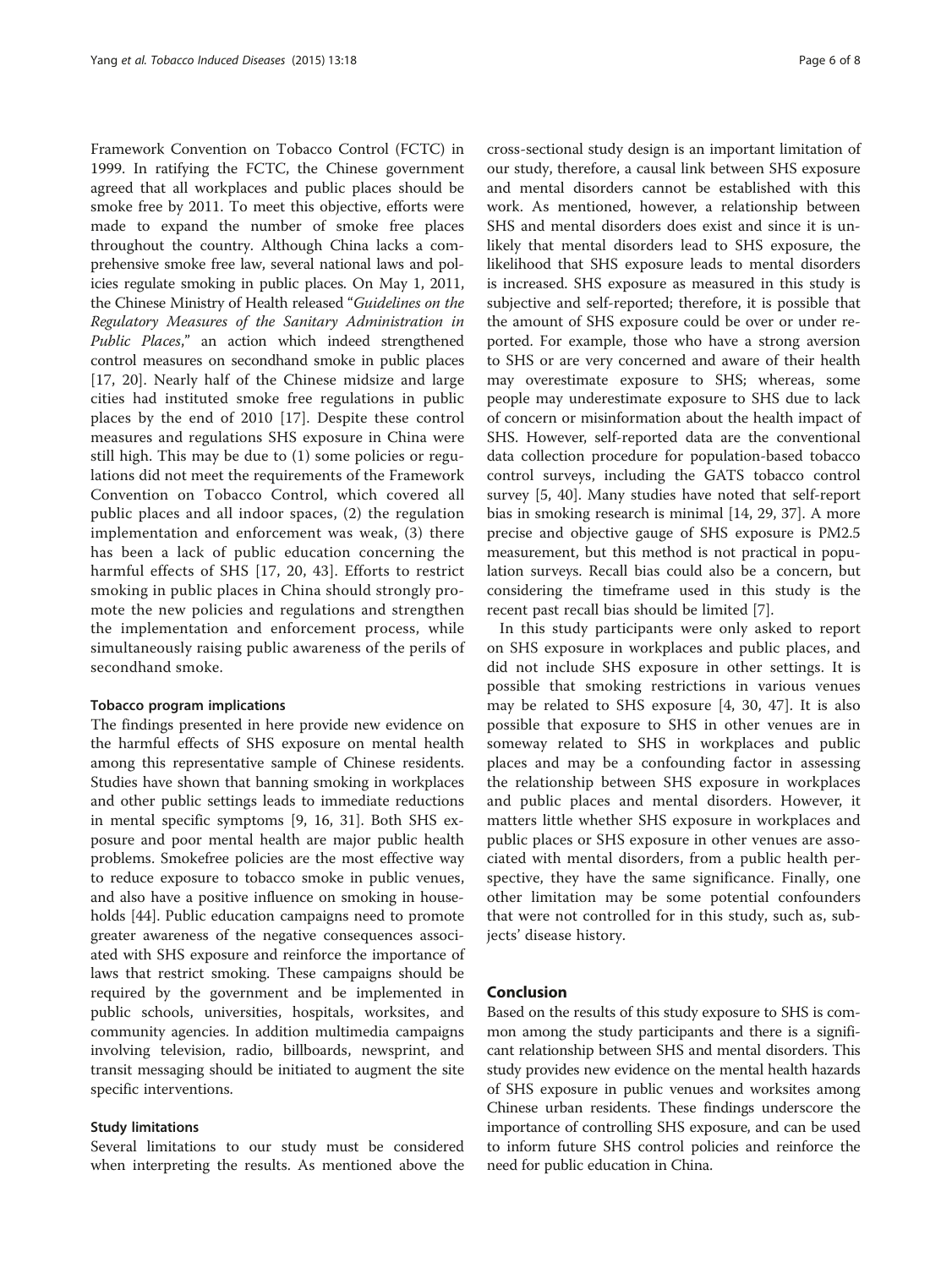#### <span id="page-6-0"></span>Competing interests

The authors declare that they have no competing interests.

#### Authors' contributions

TY conceived the study design, conceptualized the ideas, and supervised the data management and analyses. CC, DW, YL, HL and SJ conducted the data collection. TY, RC and KY revised and edited the manuscript. All authors reviewed earlier drafts and approved the final version.

#### Authors' information

Chengjian Cao is the co-first author.

#### Acknowledgements

This study was partly funded by the National Nature Science Foundation of China (71473221), Ministry of Health Tobacco Control Project (WJF: 081216), Center for Tobacco Control research, Zhejiang University School of Medicine. We thank local teams from the "Building advocacy capacity for tobacco control in medical universities in China (supported by The Union)" project for organizing the data collection. This project universities, local government and Center for Disease Control and Prevention also partly fund this survey.

#### Author details

<sup>1</sup>Center for Tobacco Control Research, Zhejiang University School of Medicine, Yuhangtang Road, Hangzhou 310058, China. <sup>2</sup>Hangzhou Hospital for the Prevention and Treatment of Occupational Diseases, Hangzhou 310021, China. <sup>3</sup>Public Health Studies Program, School of Health and Applied Human Sciences, University of North Carolina, Wilmington, NC 28403, USA. 4 Tobacco Control Office, Chinese Center for Disease Control and Prevention, Beijing 100050, China. <sup>5</sup>Department of Health Sciences, California State University, Northridge, CA 91330, USA.

#### Received: 22 January 2015 Accepted: 8 July 2015 Published online: 17 July 2015

#### References

- 1. Bandiera FC, Arheart KL, Caban-Martinez AJ, Fleming LE, McCollister K, Dietz NA, et al. Secondhand smoke exposure and depressive symptoms. Psychosom Med. 2010;72(1):68–72.
- 2. Bandiera FC, Richardson AK, Lee DJ, He JP, Merikangas KR. Secondhand smoke exposure and mental health among children and adolescents. Arch Pediatr Adolesc Med. 2011;165(4):332.
- 3. Carle AC. Fitting multilevel models in complex survey data with design weights: Recommendations. BMC Med Res Methodol. 2009;9:49.
- 4. Cheng KW, Glantz SA, Lightwood JM. Association between smokefree laws and voluntary smokefree-home rules. Am J Prev Med. 2001;41(6):566–72.
- 5. Chinese Center for Disease Control and Prevention. Global Adult Tobacco Survey (GATS) China 2010 country report. Beijing: China Sanxia Press; 2011. p. 8–95.
- 6. Eisner MD, Iribarren C, Yelin EH, Sidney S, Katz PP, Sanchez G, et al. The impact of SHS exposure on health status and exacerbations among patients with COPD. Int J Chron Obstruct Pulmon Dis. 2009;4:169.
- Glantz SA, Parmley WW. Passive smoking and heart disease. Epidemiology, physiology, and biochemistry. Circulation. 1991;83:1–12.
- 8. Goldberg D, Williams P. A user's guide to the general health questionnaire. Windsor, UK: NFER-Nelson; 1991.
- 9. Goodman P, Agnew M, McCaffrey M, Paul G, Clancy L. Effects of the Irish smoking ban on respiratory health of bar workers and air quality in Dublin pubs. Am J Respir Crit Care Med. 2007;175:840–5.
- 10. Grilli L, Pratesi M. Weighted estimation in multilevel ordinal and binary models in the presence of informative sampling designs. Surv Meth. 2004;30:93–103.
- 11. Hamer M, Stamatakis E, Batty GD. Objectively assessed secondhand smoke exposure and mental health in adults: cross-sectional and prospective evidence from the Scottish Health Survey. Arch Gen Psychiatry. 2010;67:850–5.
- 12. He R, Qin X, An L, et al. Prevalence of anxiety disorders of outpatients in internal medicine departments of general hospitals at different level. Chinese Public Health. 2008;24:702–4.
- 13. Howren MB, Lamkin DM, Suls J. Associations of depression with C-reactive protein, IL-1, and IL-6: a meta-analysis. Psychosom Med. 2009;71:171–86.
- 14. Jedrychowski W, Perera F, Mroz E, Edwards S, Flak E, Bernert JT, et al. Fetal exposure to secondhand tobacco smoke assessed by maternal self-reports and cord blood cotinine: prospective cohort study in Krakow[J]. Matern Child Health J. 2009;13(3):415–23.
- 15. Kabir Z, Manning PJ, Holohan J, Keogan S, Goodman PG, Clancy L. Second-hand smoke exposure in cars and respiratory health effects in children. Eur Respir J. 2009;34(3):629–33.
- 16. Larsson M, Boethius G, Axelsson S, Montgomery SM. Exposure to environmental tobacco smoke and health effects among hospitality workers in Sweden–before and after the implementation of a smoke-free law. Scand J Work Environ Health. 2008;34:267–77.
- 17. Li J, Tu Y, Huang Y. Review about tobacco control law in world and China. Journal of Public Health and Preventive Medicine. 2010;21:71–5.
- 18. Ma H, Zhang N, Sun Y. Mental health status and personality characteristic among Najing residents. China Journal of Health Psychology. 2007;15:536–7.
- 19. Ministry of Health of the People's Republic of China. A report on Chinese tobacco control. Beijing. 2007.
- 20. Ministry of Health of the People's Republic of China. Regulations on the sanitary administration of public place. 2011.
- 21. Monroe SM, Simons AD. Diathesis-stress theories in the context of life stress research: implications for the depressive disorders. Psychol Bull. 1991;110:406–25.
- 22. Nakata A, Takahashi M, Ikeda T, Hojou M, Nigam JA, Swanson NG. Active and passive smoking and depression among Japanese workers. Prev Med. 2008;46:451–6.
- 23. NAMI. Mental health conditions. Available at [https://www.nami.org/Learn-](https://www.nami.org/Learn-More/Mental-Health-Conditions)[More/Mental-Health-Conditions](https://www.nami.org/Learn-More/Mental-Health-Conditions). Accessed on May 9, 2015.
- 24. National Bureau of Statistics of the People's Republic of China. China statistical yearbook, 2011. Available at [http://www.stats.gov.cn/tjsj/ndsj/](http://www.stats.gov.cn/tjsj/ndsj/2012/indexch.htm) [2012/indexch.htm.](http://www.stats.gov.cn/tjsj/ndsj/2012/indexch.htm) Accessed on Sep 16, 2013.
- 25. Pearlin LI. Stress and mental health: a conceptual overview. In: Horwitz AV, Scheid TL, editors. A handbook for the study of mental health: social contexts, theories, and systems. New York, NY: Cambridge University Press; 1999. p. 161–74.
- 26. Petty F. GABA and mood disorders: a brief review and hypothesis. J Affect Disord. 1995;34:275–81.
- 27. Qiu J, Wang Z, Xie B. A survey on the mental status of community residents in Shanghai. Shanghai Arch Psychiatry. 2006;18:65–8.
- 28. Rao U, Hammen CL, London ED, Poland RE. Contribution of hypothalamic-pituitary-adrenal activity and environmental stress to vulnerability for smoking in adolescents. Neuropsychopharmacology. 2009;34:2721–32.
- 29. Rebagliato M. Editorial: validation of self-reported smoking. J Epidemiol Community Health. 2002;55:163–4.
- 30. Rohrbach LA, Howard-Pitney B, Unger JB, Dent CW, Howard KA, Cruz TB, et al. Independent evaluation of the California Tobacco Control Program: relationships between program exposure and outcomes, 1996–1998. Am J Public Health. 2002;92(6):975–83.
- 31. Sargent RP, Shepard RM, Glantz SA. Reduced incidence of admissions for myocardial infarction associated with public smoking ban: before and after study. BMJ. 2004;328:977–80.
- 32. SAS Institute Inc. SAS/STAT 9.3 user's guide survey data analysis (Book Excerpt). Cary NC: SAS Institute Inc; 2011.
- 33. Stillman F, Navas-Acien A, Ma J, Ma S, Avila-Tang E, Breysse P, et al. Second-hand tobacco smoke in public places in urban and rural China. Tob Control. 2007;16:229–34.
- 34. Stranges S, Bonner MR, Fucci F, Cummings KM, Freudenheim JL, Dorn JM, et al. Lifetime cumulative exposure to secondhand smoke and risk of myocardial infarction in never smokers: results from the Western New York health study, 1995–2001. Arch Intern Med. 2006;166(18):1961.
- 35. Takala J. Introductory report: decent work–safe work. XVIth World Congress on Safety and Health at Work. May 27, 2002
- 36. US Department of Health and Human Services. The health consequences of involuntary exposure to tobacco smoke. A report of the surgeon general: 2006. Washington DC: US Government Printing Office; 2006. p. 29–66.
- 37. Wells AJ, English PB, Posner SF, Wagenknecht L, Perez-Stable EJ. Misclassification rates for current smokers misclassified as non-smokers. Am J Public Health. 1998;88:1503–9.